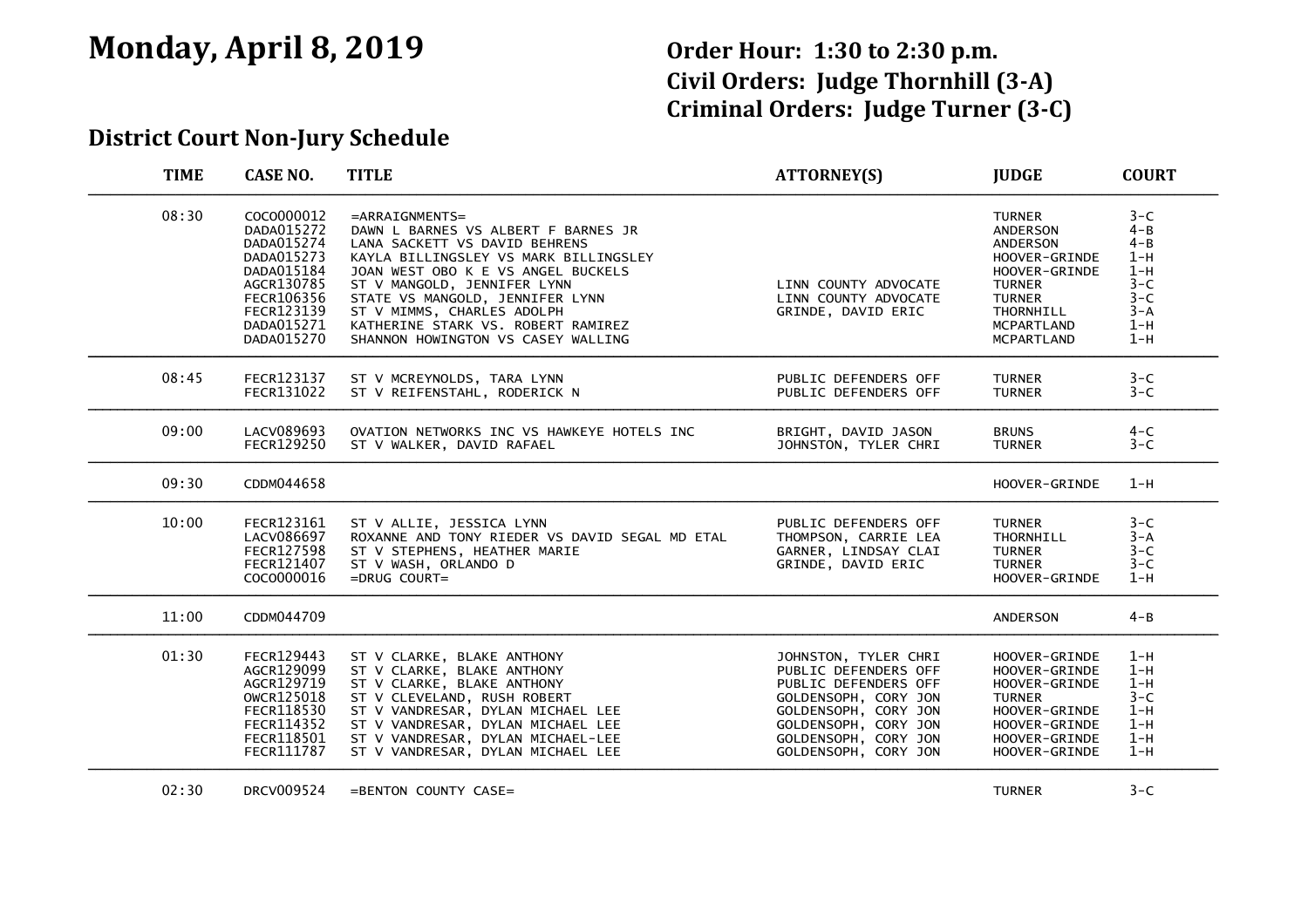## Linn County Associate District Court Jury Trial Schedule MONDAY, APRIL 8, 2019

| $1 - 1$ | Time  | Case No | Title                                | Attorney(s)  | Judge | Court |
|---------|-------|---------|--------------------------------------|--------------|-------|-------|
|         |       |         |                                      |              |       |       |
|         |       |         |                                      |              |       |       |
|         | 09:00 |         | AGCR127143 ST V GRAPES, RICK LAVERNE | FRANK, KATIE | Scott | $1-F$ |

## Linn County Associate District Court Non Jury Schedule MONDAY, APRIL 8, 2019

| $1 - 1$ | Time           | Case No    | Title                               | Attorney(s)          | Judge    | Court<br>----- |
|---------|----------------|------------|-------------------------------------|----------------------|----------|----------------|
|         |                |            |                                     |                      |          |                |
|         | 08:30          |            | =Juvenile Court=                    |                      | Liesveld | JJC-C          |
|         | 08:30          |            | =Juvenile Court=                    |                      | Finley   | JJC-B          |
|         | 08:30          |            | =Appearances/Arraignments=          |                      | Jones    | $1-E$          |
|         |                | SRCR131058 | ST V COOK, ADRINA RENA              |                      |          |                |
|         |                | OWCR131105 | ST V FERRING, BRANDON JAMES         |                      |          |                |
|         |                | SRCR130365 | ST V FLOWERS, LEON JR               | TUCKER, NEKEIDRA REN |          |                |
|         |                | AGCR131107 | ST V MARTIN, MEGAN MARIE            |                      |          |                |
|         |                | AMCR131098 | ST V NICHOLS, ANTHONY RYAN          |                      |          |                |
|         |                | AGCR130569 | ST V RICHES, CHRISTOPHER WARREN     |                      |          |                |
|         |                | AGCR131108 | ST V SEATS, DEON                    |                      |          |                |
|         |                | AGCR130545 | ST V TANNER, SANDRA LOUISE          | WILLIAMS, GENEVA     |          |                |
|         |                | AGCR130497 | ST V VENENGA, HAILEY MARIE          | WILSON, ANNE KATHERI |          |                |
|         | 08:30          | AGCR127143 | ST V GRAPES, RICK LAVERNE           | FRANK, KATIE         | Scott    | $1-F$          |
|         | 09:30          |            | =Bond Reviews=                      |                      | Jones    | $1-E$          |
|         | 09:30          |            | =In Custody-Init. Appr - Session 1= |                      | Jones    | $1-E$          |
|         | 10:30          |            | =In Custody-Init. Appr - Session 2= |                      | Jones    | $1-E$          |
|         | $01:00 - 1:30$ |            | =Order $\frac{1}{2}$ hour (pm)=     |                      | Jones    | $1-E$          |
|         | 01:30          |            | $=Juyenile Court=$                  |                      | Liesveld | JJC-C          |
|         | 01:30          |            | =Juvenile Court=                    |                      | Finley   | JJC-B          |
|         |                |            |                                     |                      |          |                |